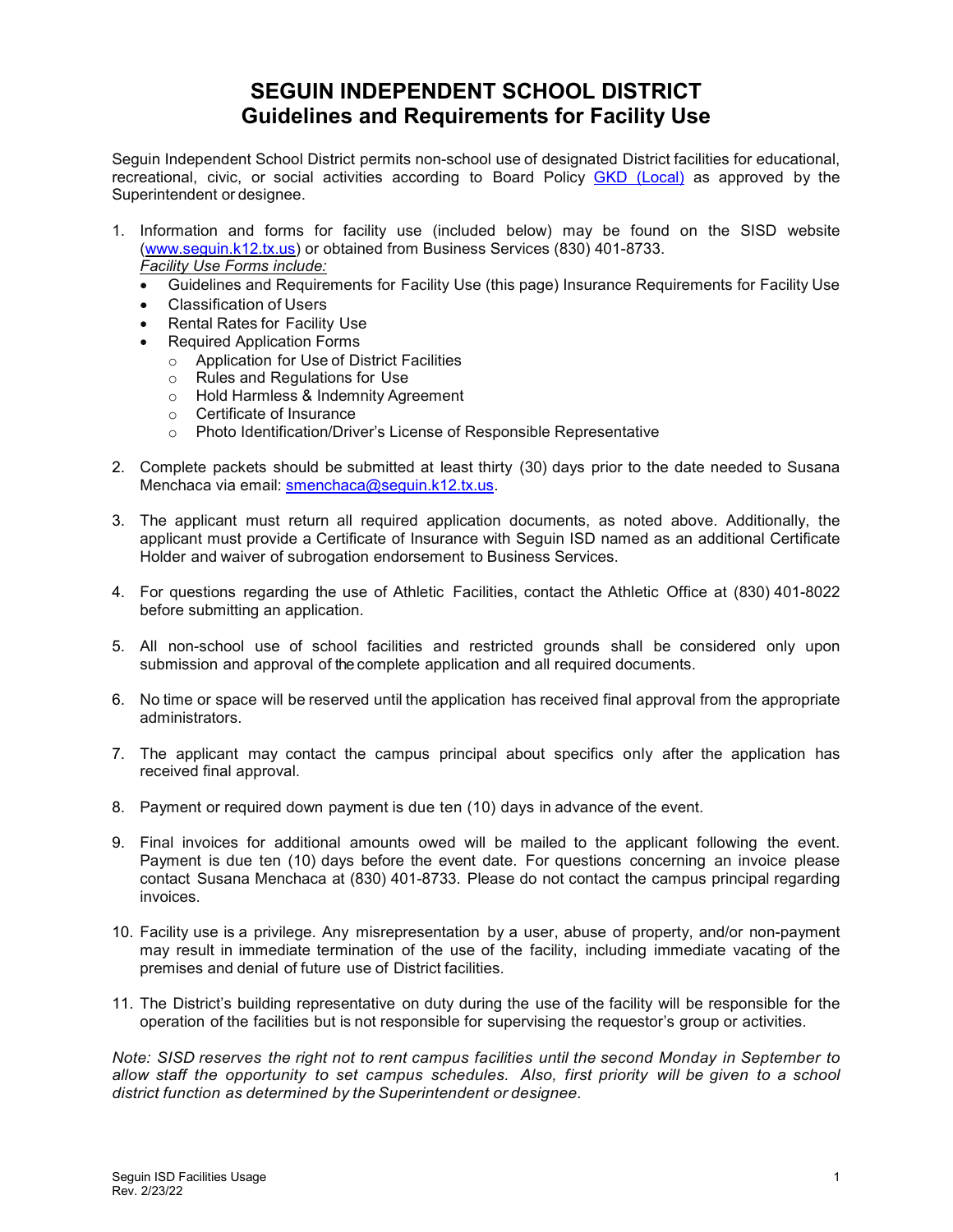## **SEGUIN INDEPENDENT SCHOOL DISTRICT Insurance Requirements for Facility Use**

A certificate of insurance is required providing evidence of the following minimum coverage for the use of a Seguin ISD facility. Endorsements must be included for the Additional Insured and the Waiver of Subrogation.

**Comprehensive General Liability:** (Endorsement must name Seguin ISD as additional insured)

| \$ | 1,000,000 | General Aggregate |
|----|-----------|-------------------|
|----|-----------|-------------------|

| \$<br>1,000,000 | Per Occurrence |
|-----------------|----------------|
|                 |                |

- \$ 1,000,000 Products/Completed Operations Aggregate
- \$ 1,000,000 Personal/Advertising Injury Liability
- \$ 100,000 Fire Damage
- \$ 5,000 Medical Payments

#### **Workers Compensation – Statutory:**

Employers Liability

| \$<br>500,000 | Injury by Accident             |
|---------------|--------------------------------|
| \$<br>500,000 | Injury by Disease/Policy Limit |
| \$<br>500,000 | Injury by Disease/Claim        |

All policies must be endorsed to waive subrogation against Seguin ISD and to provide thirty (30) days written notice of cancellation or non-renewal to Seguin ISD.

#### **Use of a facility/property will not be granted or reserved until all insurance requirements are met and Business Services receives a certificate of insurance.**

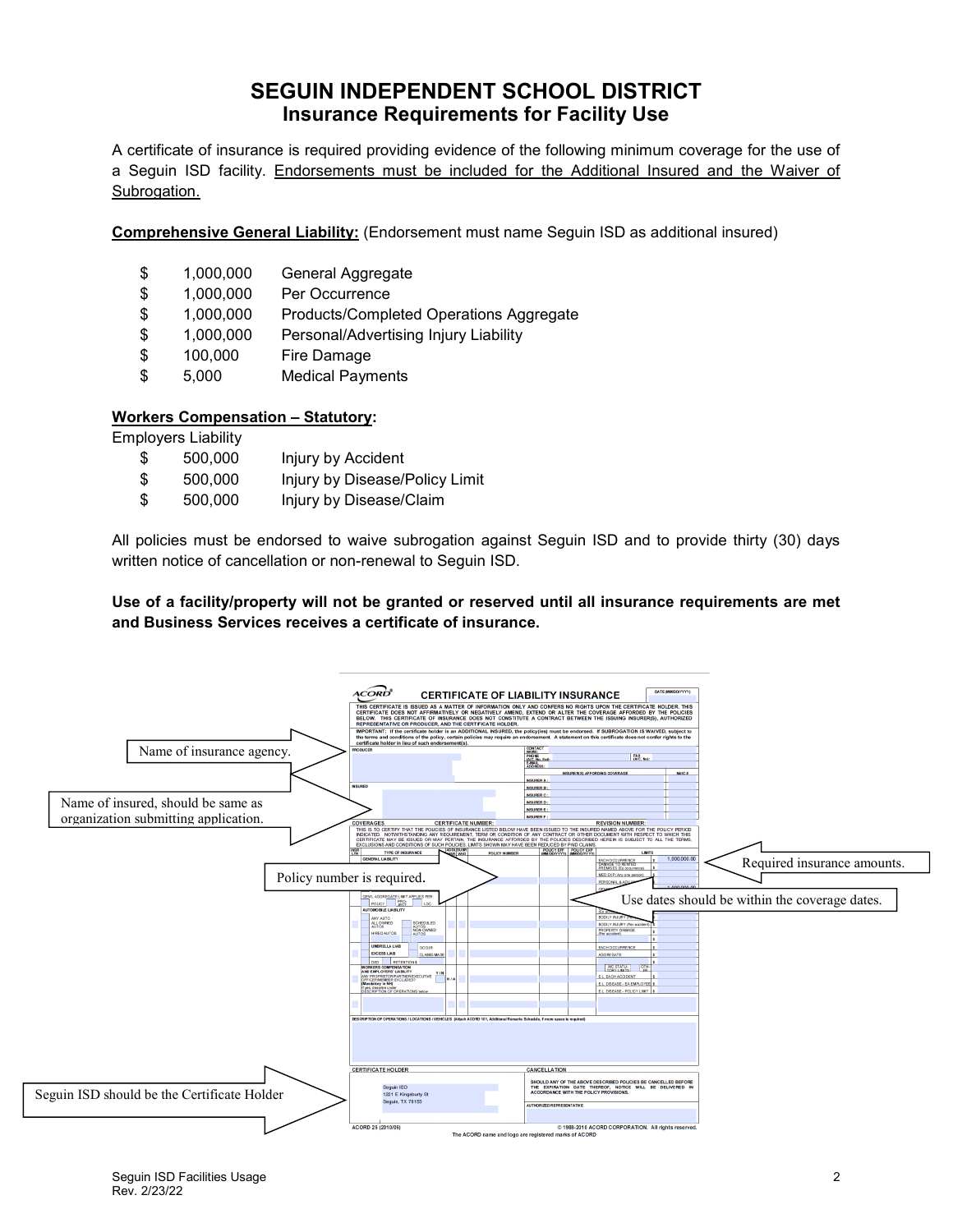## **SEGUIN INDEPENDENT SCHOOL DISTRICT Classification of Users**

### **Use without Charge**

Use is allowed without charge for student, staff or parent organizations directly associated with the District that use the facilities as scheduled by and under the supervision of the principal or designee.

Examples:

- a. School student organization
- b. Student organizations' booster club
- c. Parent/teacher organization
- d. Seguin Education Foundation
- e. Staff professional organization
- f. Out of season SISD sports team

Use is also allowed without charge between the time of student dismissal and an agreed upon time as set by the building supervisor on school days (usually during the time custodians are on duty) for the following:

1. Non-school youth organization comprised of 90% Seguin ISD residents or students.

Examples:

- a. 4-H organization
- b. Boy Scouts
- c. Girl Scouts
- d. Seguin Little League
- e. Special Olympics
- 2. Non-profit service organizations that support the goals, curriculum, and student development goals of the District and hold an IRS 501c-3 tax exempt status.

#### **Payment may be required for the following:**

- 1. Holidays and weekends when schools are closed and staff is not on duty.
- 2. Use of special furniture or equipment such as technology, sound system, sports equipment, etc.
- 3. Supervisory, maintenance, and/or security services.
- 4. The size of the event warrants extra custodial services for set-up and/or breakdown.
- 5. Charges will be assessed based on the "Youth Group Rental" fee schedule.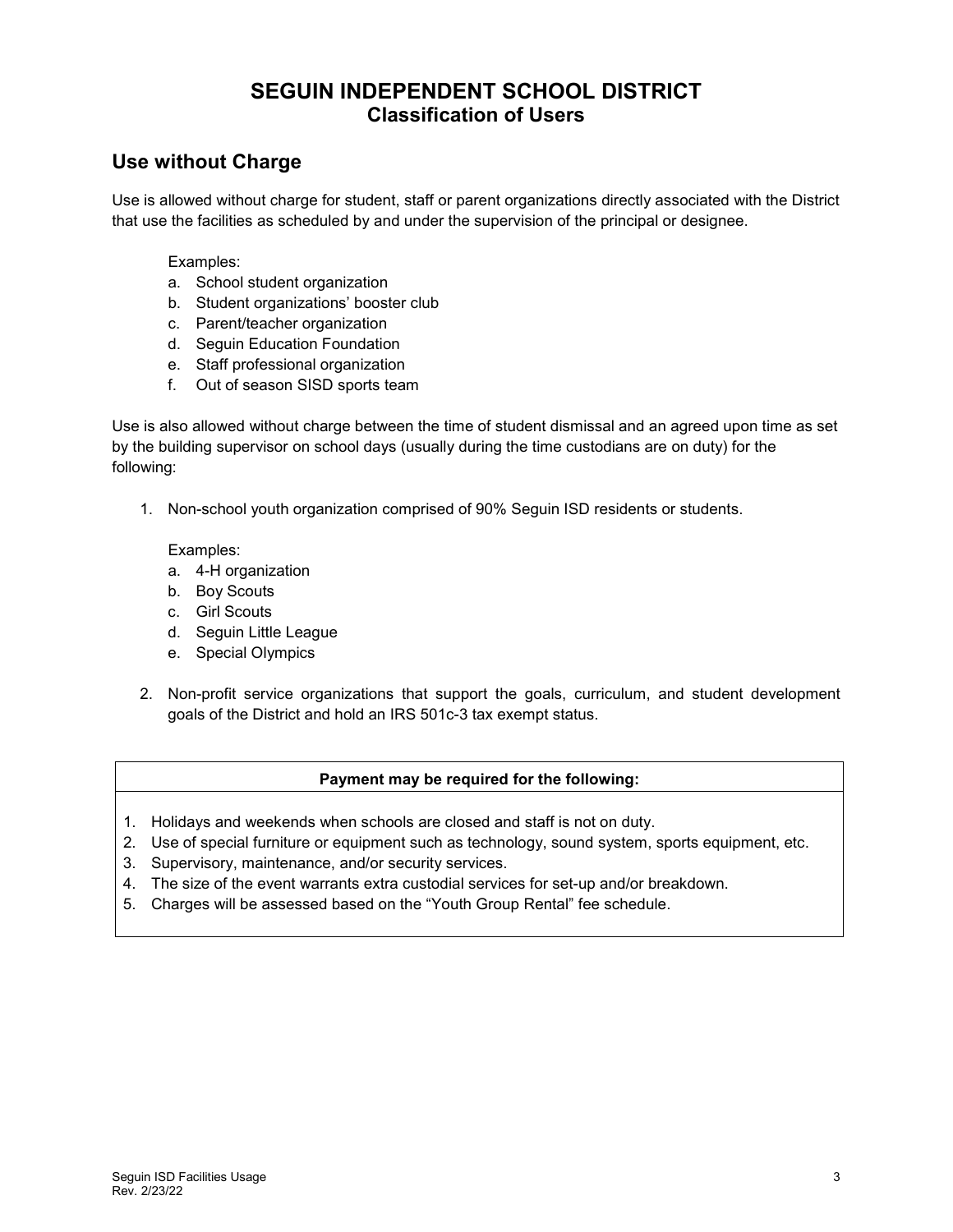## **SEGUIN INDEPENDENT SCHOOL DISTRICT Classification of Users**

### **Use with Charge**

Use is allowed with a charge under the "Youth Group Rental" fee schedule for the following:

- 1. Youth groups comprised of 75% Seguin ISD residents or students. Examples:
	- a. Club Sports teams
	- b. Youth group sponsored by a civic organization
- 2. Community or civic organizations holding 501c-3 IRS tax-exempt status. Examples:
	- a. Rotary Club
	- b. Lions Club
	- c. Chamber of Commerce
	- d. Political organization
- 3. Religious organizations
	- a. Use on Sunday only between the hours of 8:00 a.m. and 12:30 p.m. including set-up and clean-up.
	- b. The District facilities may only be used on a temporary basis. No long-term use is allowed.
	- c. Oak Park Mall is the District's designated facility for religious organization use and access is limited to specific facilities designated in the application.
	- d. Custodial and security services are required during all hours of use.
	- e. Facility use may be limited if District staff is unavailable for the event.
	- f. Religious organization must provide name and **physical address** of sponsoring church/organization.
- 4. Profit-making groups and activities that serve District students or purposes. Examples:
	- a. SAT Instruction by a private organization
	- b. Drill team, cheerleader, or dance camp/instruction/competition
	- c. Other private instruction (karate, gymnastics, dance, etc.)

Use is allowed with a charge under the "Adult & Commercial Rental" fee schedule for all other persons or organizations wishing to use District facilities.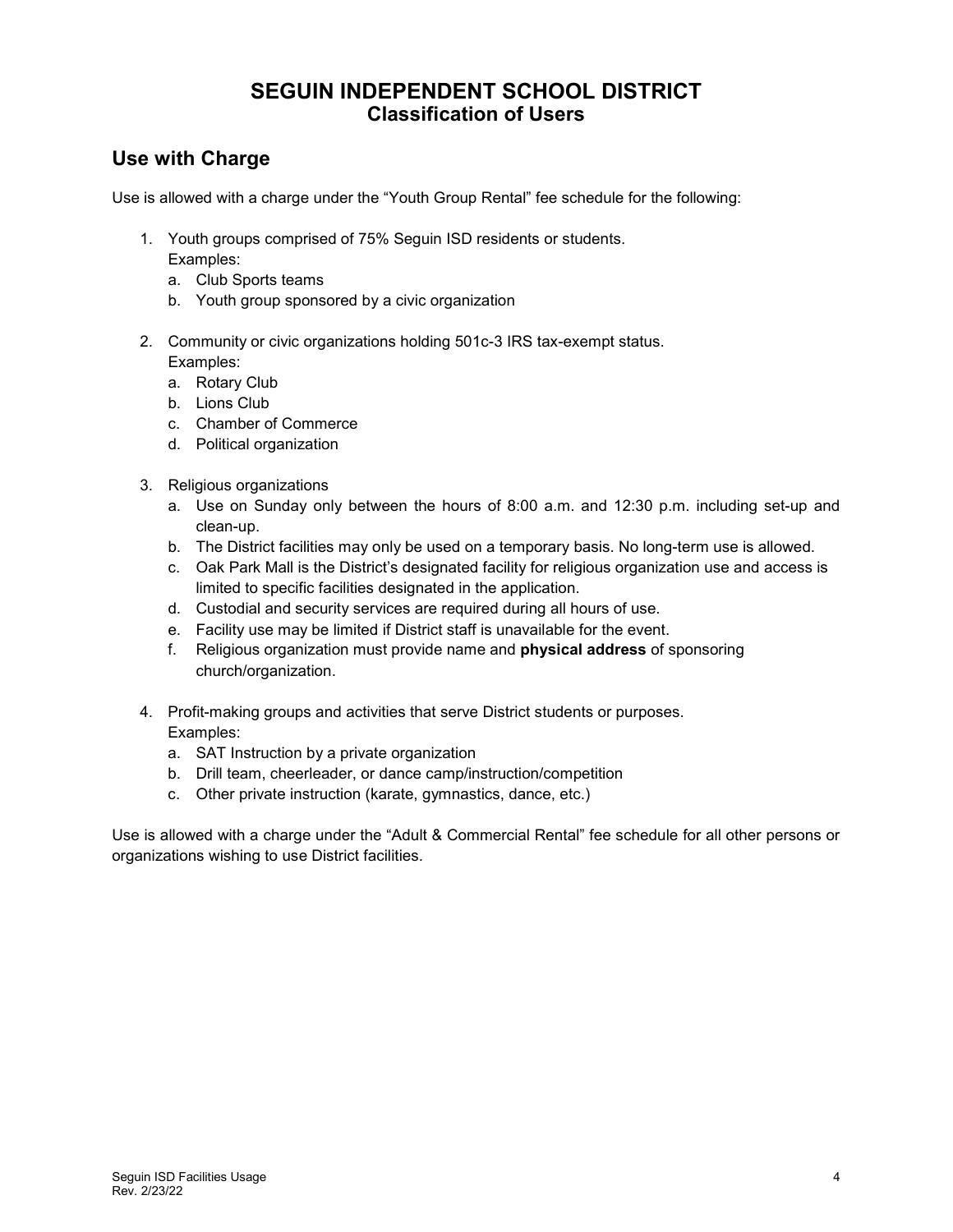| <b>Area of Use</b>                                            |                                                              | <b>Youth Group Rental</b><br>(per hour) | <b>Adult &amp; Commercial</b><br>Rental (per hour) |                 |
|---------------------------------------------------------------|--------------------------------------------------------------|-----------------------------------------|----------------------------------------------------|-----------------|
|                                                               | Cafeteria (Dining Area Only)                                 |                                         | \$30                                               | \$45            |
|                                                               | Cafeteria w/kitchen                                          |                                         | \$50                                               | \$65            |
|                                                               | Classroom                                                    |                                         | \$25                                               | \$30            |
|                                                               | Practice Gym (Student Activity Center or<br>Wellness Center) |                                         | \$25                                               | \$40            |
|                                                               | <b>Competition Gymnasium (Goldie Harris</b><br>Gym)          |                                         | \$100                                              | \$150           |
|                                                               | Football/Track - no lights                                   |                                         | \$100                                              | \$115           |
| <b>Seguin High</b><br><b>School</b>                           | Football/Track - lights                                      |                                         | \$135                                              | \$150           |
|                                                               | Video Board/Jumbo Tron                                       |                                         | \$500                                              | \$500           |
|                                                               | Softball - no lights                                         |                                         | \$35                                               | \$45            |
|                                                               | Softball - lights                                            |                                         | \$55                                               | \$65            |
|                                                               | Tennis Courts - no lights                                    |                                         | \$35                                               | \$45            |
|                                                               | Tennis Courts - lights                                       |                                         | \$55                                               | \$65            |
|                                                               | <b>Practice Fields</b>                                       |                                         | \$35                                               | \$45            |
|                                                               | Cafeteria                                                    |                                         | \$15                                               | \$25            |
| <b>Middle Schools</b>                                         | Classroom                                                    |                                         | \$10                                               | \$20            |
|                                                               | <b>Football Field</b>                                        |                                         | \$35                                               | \$45            |
|                                                               | Gymnasium                                                    |                                         | \$25                                               | \$35            |
|                                                               | Cafeteria                                                    |                                         | \$15                                               | \$25            |
| Elementary<br><b>Schools</b>                                  | Classroom                                                    |                                         | \$5                                                | \$15            |
|                                                               | Gymnasium                                                    |                                         | \$20                                               | \$30            |
|                                                               | <b>Board Room</b>                                            |                                         | \$15                                               | \$25            |
| <b>Oak Park Mall</b>                                          | Juan Seguin Room                                             |                                         | \$5                                                | \$10            |
|                                                               | Staff Development Room                                       |                                         | \$10                                               | \$20            |
| <b>Additional Staff Charges</b><br>(per hour, 2 hour minimum) |                                                              | <b>Admin/Supervisor</b>                 | Custodian                                          | <b>Security</b> |
|                                                               |                                                              | \$25                                    | \$25                                               | \$40            |

# **SEGUIN INDEPENDENT SCHOOL DISTRICT Rental Rates for Facility Use**

- Number of custodians and security officers will be based on the number of participants.
- Gymnasiums will not be available on school holidays or during the months of July and August because of school maintenance needs.
- Competition gyms will not be rented for practices.
- Tournaments held in a practice gym will be billed at the same rate as a competition gym.
- The growing season for fields is typically from February to August. The District reserves the right to determine use based on the condition of the field at the time of request.
- Tennis courts are available on a first come basis for recreational use by the community.
- Competition fields are not available for practice or league play.
- **The 75% SISD Youth rule applies to the sponsoring team for tournaments.**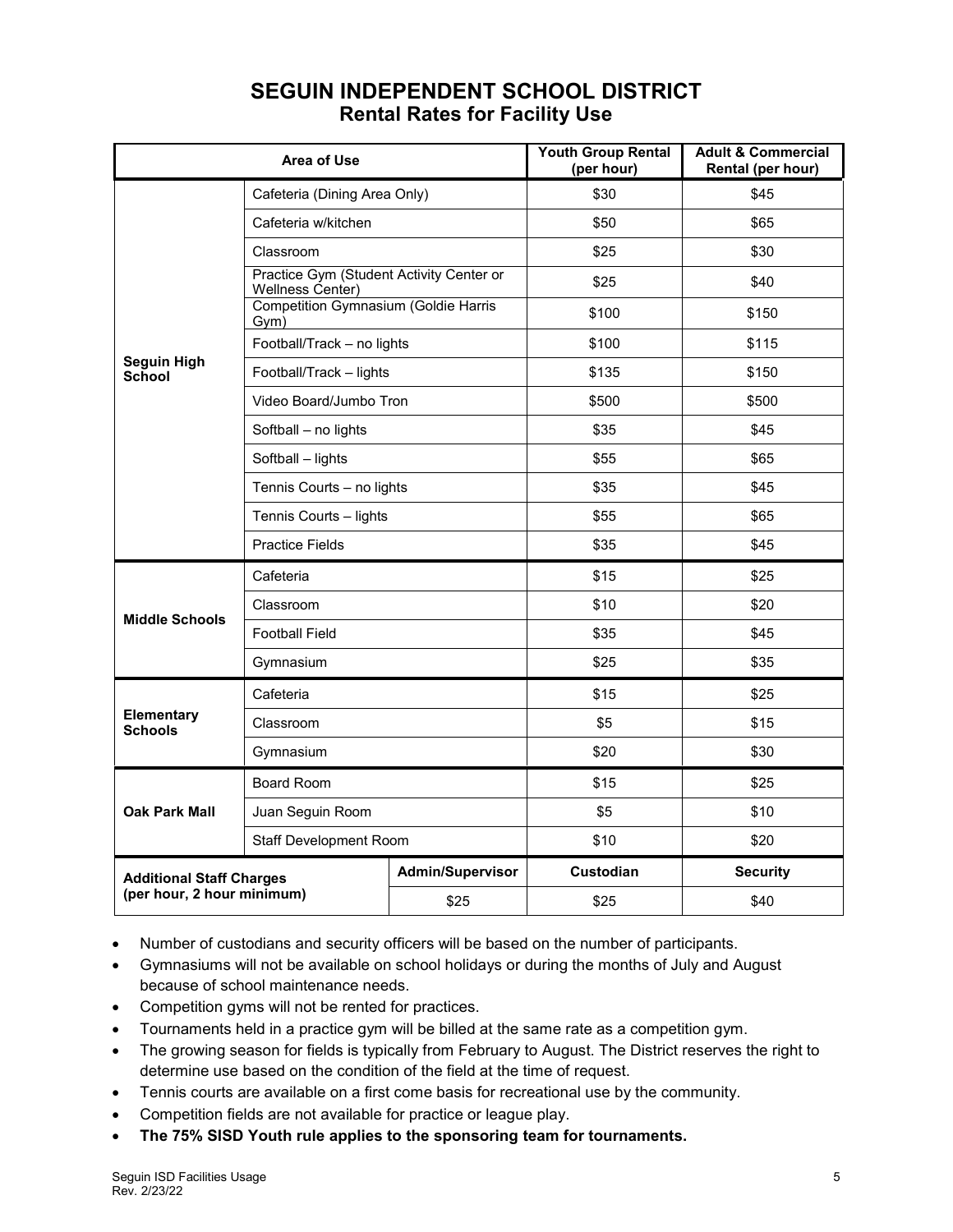# **SEGUIN INDEPENDENT SCHOOL DISTRICT Application for Use of District Facilities**

| Print all information.                                                                                                                                                                                                         |                                                  |                                  |  |  |
|--------------------------------------------------------------------------------------------------------------------------------------------------------------------------------------------------------------------------------|--------------------------------------------------|----------------------------------|--|--|
|                                                                                                                                                                                                                                |                                                  |                                  |  |  |
|                                                                                                                                                                                                                                |                                                  |                                  |  |  |
|                                                                                                                                                                                                                                |                                                  |                                  |  |  |
| Phone: _________________________(Home/Cell/Work) Phone: ____________________(Home/Cell/Work)                                                                                                                                   |                                                  |                                  |  |  |
|                                                                                                                                                                                                                                |                                                  |                                  |  |  |
|                                                                                                                                                                                                                                |                                                  |                                  |  |  |
| Area(s) requested: expression and the set of the set of the set of the set of the set of the set of the set of the set of the set of the set of the set of the set of the set of the set of the set of the set of the set of t |                                                  |                                  |  |  |
| Start Date: End Date: End Date: Usage Days: M T W TH F Sat Sun [For repeated events, provide additional schedule via attachment or email)                                                                                      |                                                  |                                  |  |  |
|                                                                                                                                                                                                                                |                                                  |                                  |  |  |
| Departure/lock time (include cleanup/breakdown): _______________________________ am/pm                                                                                                                                         |                                                  |                                  |  |  |
| Actual Time of Event: ___________________________ am/pm until ______________________________ am/pm<br>(If different from Arrival and Departure Times)                                                                          |                                                  |                                  |  |  |
| Estimated Number Attending: ________________                                                                                                                                                                                   | Participants residing in SISD: _______________ % | (Submit Roster for Verification) |  |  |
| Utilities needed (yes or no): A/C __________________Heat __________________Lights __________________                                                                                                                           |                                                  |                                  |  |  |
| Special equipment needed: Special example of the state of the state of the state of the state of the state of the state of the state of the state of the state of the state of the state of the state of the state of the stat |                                                  |                                  |  |  |
| Will admission fees be collected for this event? (Yes or No) _____ If yes, how much per entry: _______                                                                                                                         |                                                  |                                  |  |  |
|                                                                                                                                                                                                                                |                                                  |                                  |  |  |
|                                                                                                                                                                                                                                |                                                  |                                  |  |  |
|                                                                                                                                                                                                                                |                                                  |                                  |  |  |
| FOR COMPLETION BY DISTRICT                                                                                                                                                                                                     |                                                  |                                  |  |  |
| Custodian/Staff Needed: (yes or no)                                                                                                                                                                                            | Number of Hours: _______________________         |                                  |  |  |
|                                                                                                                                                                                                                                |                                                  |                                  |  |  |

#### Seguin ISD Facilities Usage 6 **\****THIS IS A REQUIRED FORM***\***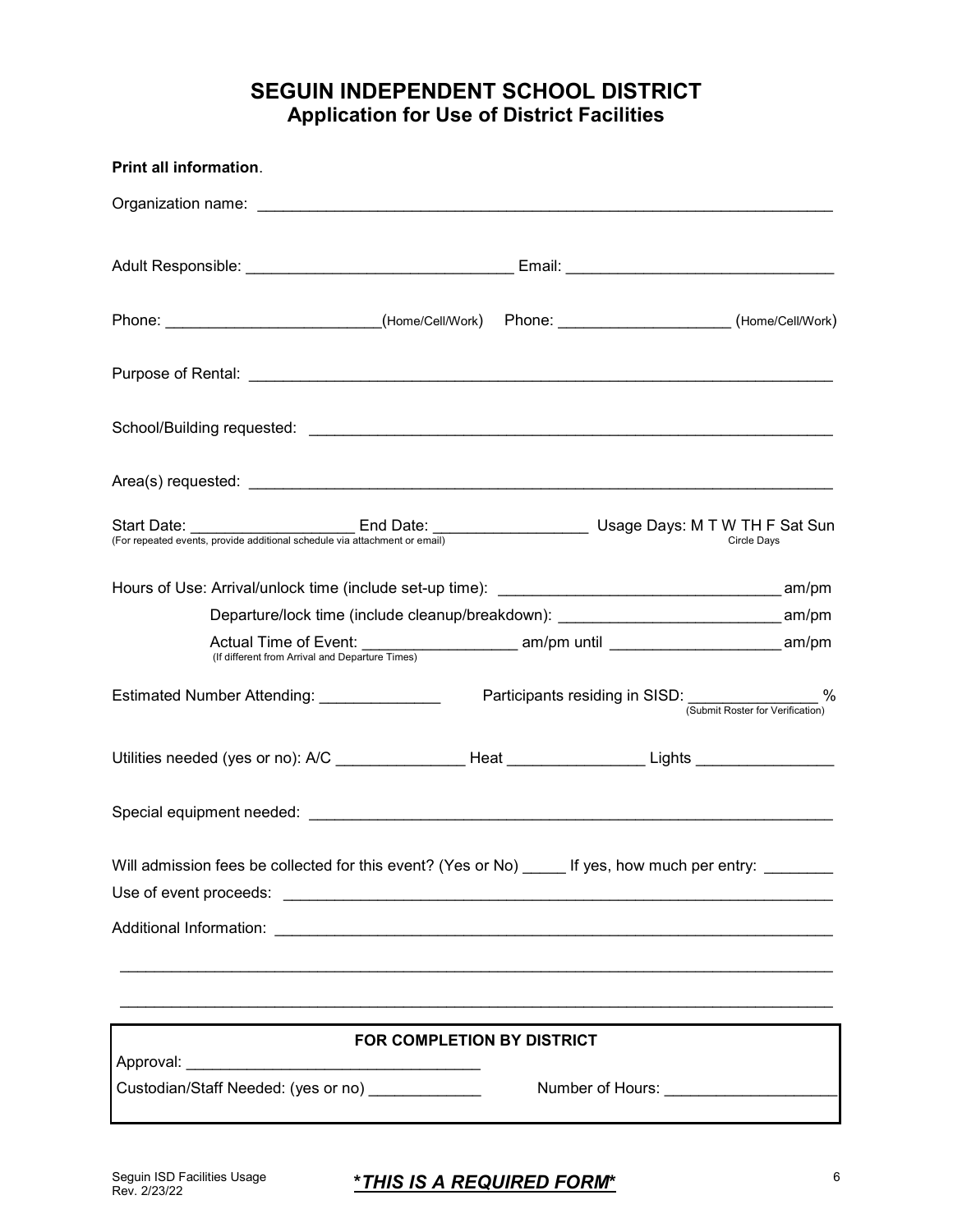### **SEGUIN INDEPENDENT SCHOOL DISTRICT Rules and Regulations for Use**

- 1. Provide a certificate of insurance with application which shows insurance as set out in the Insurance Requirements for Facility Use included in this packet with endorsement naming SISD as additional insured, waiving subrogation against SISD, and providing 30 days' written notice of cancellation or non-renewal.
- 2. Attach proof of non-profit status if requesting to have the building rental fee waived. Applicant will still be responsible for payment for additional services/fees incurred.
- 3. **Do not smoke or use tobacco products** on District property. This includes buildings and grounds even when school is not in session.
- 4. Do not bring alcoholic beverages, intoxicants or controlled substances in any form onto school district property. Any person under the influence of alcohol, intoxicants, or controlled substance will be denied participation in any activity.
- 5. Firearms are not allowed on District property. Violators will be prosecuted.
- 6. Do not allow pets on District property with the exception of service animals.
- 7. Adhere to all fire codes. No open flames are permitted in or on District property.
- 8. No food or drink is allowed without prior permission. In case of spills or stains on the carpet, contact the custodian immediately.
- 9. Use only the area(s) designated in this application.
- 10. Do not use facilities on days or times other than those approved on the application. Abide by the hours stipulated in application and vacate the premises at the time authorized in this application.
- 11. Do not allow anyone into the building who is not part of your activity.
- 12. Supervise children at all times.
- 13. Obtain prior approval for use of school equipment or materials. Permission must be noted on the application. If equipment is not functioning properly, contact the campus Principal or Secretary; or Business Services.
- 14. Do not adjust thermostats. Thermostats are controlled by an energy management system. Contact the building administrator if time changes are needed for the thermostat.
- 15. Leave all areas in a clean and orderly condition after use. Do not move tables, desks or chairs without prior approval. Additional costs may be accrued based on necessity for custodial staff to clean after event.
- 16. Do not erase chalkboards or dry erase boards.
- 17. Do not remove items from a teacher's desk, student's desk or any other area.
- 18. Do not use computers, copiers, TV's, etc. These are for school use only.
- 19. Do not remove locks from gates, doors, etc. All gates and doors are to be secured after use.
- 20. Park in District parking lots and avoid parking in private lots or on private property adjacent to school facilities.
- 21. Address problems with the campus principal, custodian, or Business Services.
- 22. Be responsible for all rules and regulations and provide supervision and guarantee orderly behavior at all times.
- 23. Violation of any rules/regulations shall be justification for immediate termination of the event and denial of future use of District facilities.
- 24. Submit any changes to this application in writing to Business Services for approval prior to the event.
- 25. Approval for use of a District facility may be revoked where the application conflicts with a need to use the facility for District purposes. First priority will be given to a school district function as determined by Superintendent or designee.

**I certify that I have been duly authorized by the organization to act on its behalf in making the application for use of facilities. I also certify that I have read the above rules and regulations, conditions and terms of this application; and that I and the organization which I represent will abide by them and all other rules and regulations which are communicated to us by the authorized agents of Seguin ISD. I agree that the organization will be financially responsible for any damage or loss sustained by the District through the organization's use of District facilities. Damage or loss will be reported to Business Services.**

| <b>Signature of Applicant Representative</b> | <b>Printed Name</b> | <b>Date</b> |
|----------------------------------------------|---------------------|-------------|
| <b>Address for Billing</b>                   | City, State, Zip    |             |
| Sequin ISD Facilities Usage                  |                     |             |

**\****THIS IS A REQUIRED FORM***\***